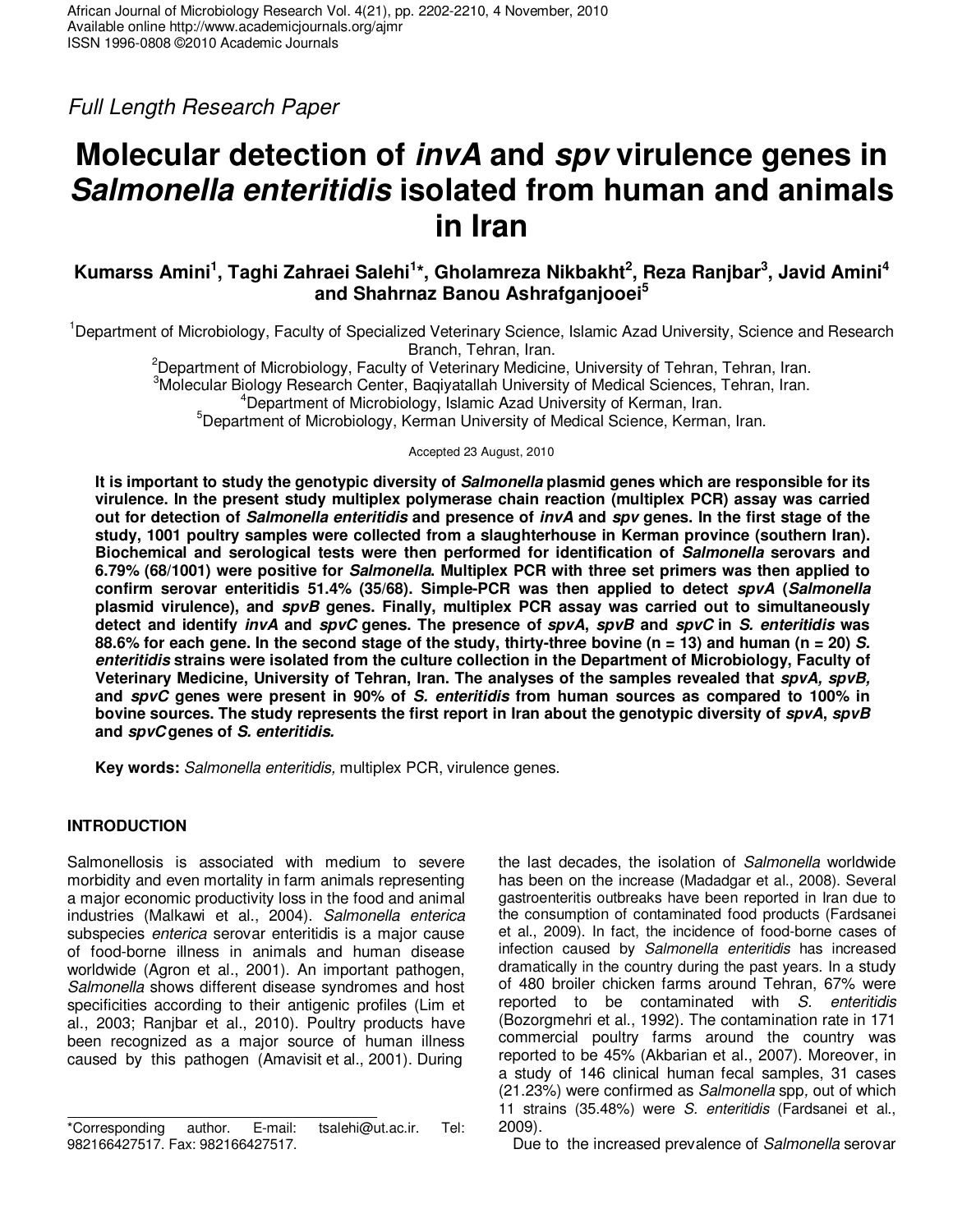enteritidis, and its complex life cycle, many researchers emphasize the necessity and importance of finding a more rapid and effective detection method as a basis of control (Agron et al., 2001; Lim et al., 2003). Presently, Salmonella is detected by standard bacteriological, biochemical and serological tests. These tests are generally time-consuming, tedious and costly as they require hundreds of antisera as well as well-trained technicians (Echeita et al., 2002; Nori et al., 2010). Several rapid and sensitive methods have been developed for identification of Salmonella serotypes from clinical samples (Zahraei et al., 2007). These methods, however, still lack the necessary sensitivity and specificity (Widjojoatmodjo et al., 1992; Aabo et al., 1993).

In vitro amplification of DNA by the polymerase chain reaction (PCR) method is a powerful tool in microbiological diagnostics (Malorny et al., 2003). Multiplex PCR provides us with a specific method and superior ability to detect S. enterica and the serovar S. enteritidis and/ or Salmonella typhimurium in the presence of other bacteria simultaneously (Yan et al., 2010; Malkawi et al. 2004). In this method several genes are used to detect Salmonella genus or serovars including: Virulent chromosomal genes such as invA (Malorny et al., 2003; Zahraei et al., 2006), iroB (Soumet et al., 1998), *invE* (Feder et al., 2001) and slyA (Del Cerro et al., 2003); fimbriae genes such as fimy (Yeh et al., 2002) and sefA (Pan et al., 2002); unique sequence such as Sdf I (Agron et al., 2001) and ST (Malkawi et al., 2004) and finally plasmid genes such as spv (Soumet et al., 1998). The *invA* gene of Salmonella contains sequences unique to this genus and has been proved to be a suitable PCR target with potential diagnostic application (Jamshidi et al., 2008). This gene is recognized as an international standard for detection of Salmonella genus (Malorny et al., 2003). The sefA on the other hand, is a good candidate for specific detection of S. enteritidis (Pan et al., 2002; Woodward et al., 1996).

Strains of S. enterica serovar enteritidis often carry serovar-associated plasmids which encode a virulence operon consisting of five genes spvR , spvA , spvB, spvC and spvD (Asten et al., 2005; Aabo et al., 1999). The spv genes play a role in the virulence of the host strain (Chu et al., 1999; Saule et al., 1997). It is possible that virulence plasmid is sequentially or independently formed by recombination and hybridization (Hong et al., 2008; Del Cerro et al., 2003). The integration of resistance genes and additional replicons into a Salmonella virulence plasmid constitutes a new and interesting example of plasmid evaluation posing a serious threat to public health. These genes can be horizontally transferred and mobilized by an F or F-like conjugative plasmid between the Salmonella strains and species (Hong et al., 2008; Chu et al., 2006). One main function of the spv operon is to potentiate the systemic spread of the pathogen (Heithoff et al., 2008). This potential is associated with multidrug-resistance with spv operon

which has been demonstrated in Salmonella strains (Chu et al., 2006). Some studies have provided evidence that the virulence plasmid plays a significant role in human disease (Guiney et al., 1994; Chu et al., 1996). Detection of these spv genes allows us to decide whether the pathogenesis of the isolates from positive clinical samples is attributable to chromosome or plasmid born virulence factor (Trafny et al., 2006).

The present study has three aims. Firstly, it aims at determining whether *invA* (invasion gene of the genus Salmonella) is specific for identification of Salmonella genus. It also intends to determine if genes sefA (fimbrial antigen of S. enteritidis) and spv (S1-S4 primers) are specific for detection of S. enteritidis serovars. Secondly, the study tends to assess the occurrence of Salmonella spp. and S. enteritidis in a chicken slaughterhouse in Kerman, Iran by multiplex PCR. This assay will then be compared with conventional culture and biochemical methods. The third and more important aim of the present study is detection and determining of the distribution of spvA, spvB and spvC genes in S. enteritidis isolates from poultry, bovine and human sources. This is the first report of the prevalence of these genes in Iran.

#### **MATERIALS AND METHODS**

#### **Samples and bacterial strains**

A total of 1001 poultry samples including feces, liver, spleen, caecal content, and bile (feces dominant) were collected from two poultry slaughterhouses located in Kerman, Iran. Two days a week for a period of nine months starting from January (2009) to September (2009), 15 samples were randomly obtained from 15 animals.

In addition, 33 isolates of S. enteritidis lyophilized from human (n  $= 20$ ) and bovine (n  $= 13$ ) sources were obtained from the culture collection in the Department of Microbiology, Faculty of Veterinary Medicine, University of Tehran, Iran. The positive control S. enteritidis isolate and negative control Escherichia coli ATCC 35218 or Klebsiella pneumoniae were also obtained from the culture collection in the Department of Microbiology, Faculty of Veterinary Medicine, University of Tehran, Iran.

#### **Microbiological methods**

The samples, collected twice a week (15 samples in the beginning and 15 samples in the middle of the week), were immediately placed into sterile polyethylene bags. To determine the presence of Salmonella spp. in the samples, conventional culture method was used. The feces, caecal content, and bile samples were directly inoculated into Rappaport–Vasisiliadis (RV) broth (Merck, Germany) and Selenite-Cystein broth (Merck, Germany) media. The ratio of the sample volume to that of the medium were 0.01:0.1 for RV broth and Selenite-Cystein broth respectively. Other samples (liver and spleen) were analyzed for Salmonella according to ISO 6579 (25 g of each sample), and then were placed in sterile stomacher bags. 225 mL of buffered peptone water (BPW, Merck) was added in each sample. Each sample was then homogenized Germany), Rambach agar (Hi-Media, India), and Hi-Chrome 37°C. Then 0.1 and 1 mL, respectively of the pre-enriched broth were simultaneously transferred into 10 mL of RV and 10 mL of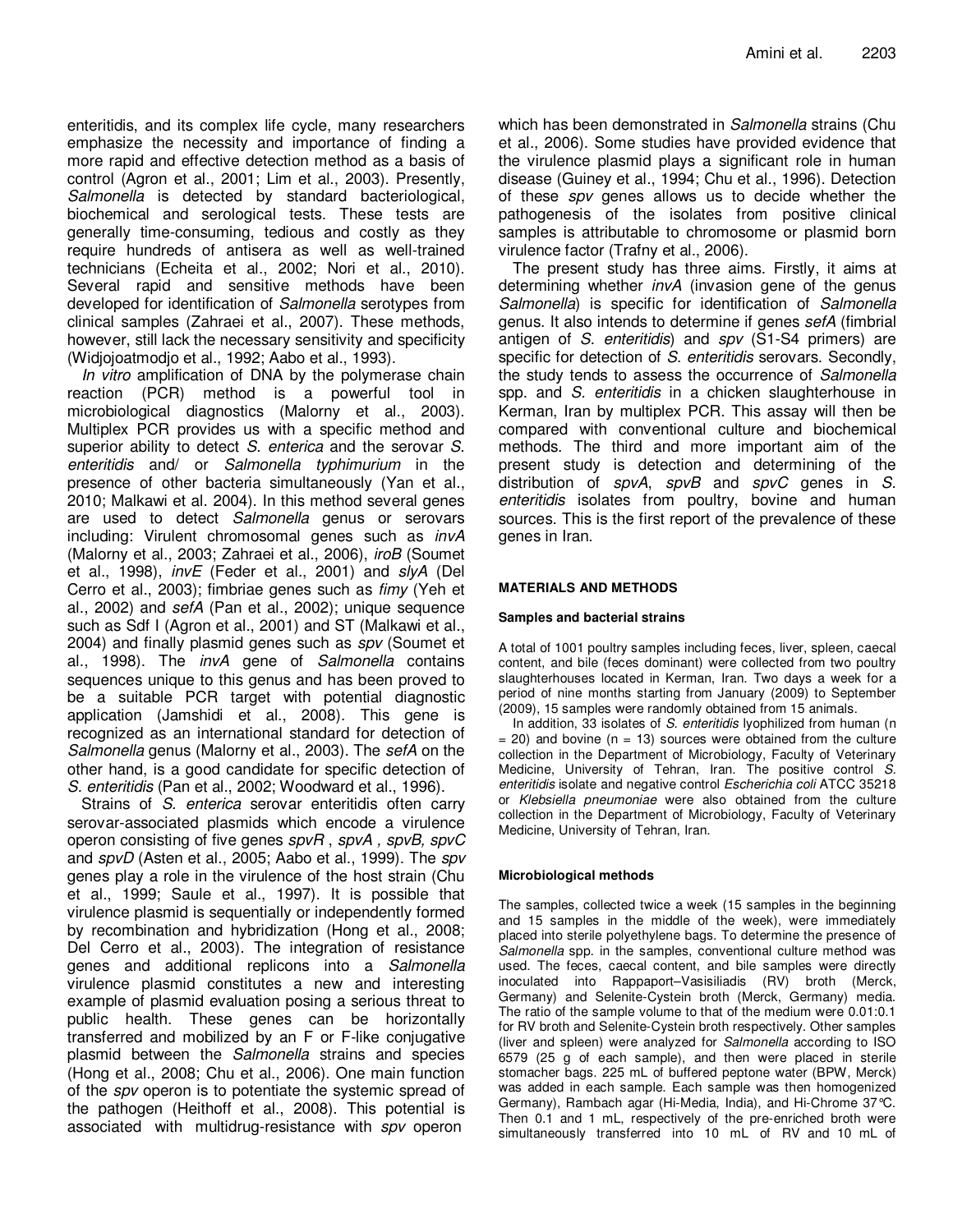**Table 1.** Nucleotide sequence and primers used for identification of S. enteritidis by multiplex PCR (Pan et al., 2002).

| <b>Primer</b>     | Target gene         | <b>Sequence</b>              | Amplified fragment size (bp) |
|-------------------|---------------------|------------------------------|------------------------------|
| <b>ST11</b>       | Random <sup>a</sup> | 5'-GCCAACCATTGCTAAATTGGCGCA  | 429                          |
| <b>ST14</b>       | Sequence            | 5'-GGTAGAAATTCCCAGCGGGTACTGG |                              |
| SFFA <sub>2</sub> | sefA <sup>b</sup>   | 5'-GCCGTACACGAGCTTATAGA      | 310                          |
| SEFA4             |                     | 5'-ACCTACAGGGGCACAATAAC      |                              |
| S1                | spv                 | 5'-GCCGTACACGAGCTTATAGA      | 250                          |
| S <sub>4</sub>    |                     | 5'-ACCTACAGGGGCACAATAAC      |                              |

a. Randomly cloned sequence specific for the genus Salmonella, b. S. enteritidis fimbrial antigen gene (specific for the S. enteritidis) and c. Salmonella plasmid virulent gene.

Table 2. Nucleotide sequence used as primers in the multiplex PCR *invA+spvC* genes and simple-PCR spvA, spvB genes in S. enteritidis.

| Name of primer          | Gene        | <b>Sequence</b>                   | Length (bp) | Reference               |
|-------------------------|-------------|-----------------------------------|-------------|-------------------------|
| Multiplex invA and spvC |             | f 5'-ACAGTGCTCGTTTACGACCTGAAT-3'  | 244         | Chiu et al. (1996)      |
|                         |             | r 5'-AGACGACTGGTACTGATCTAT-3'     |             |                         |
|                         | $invA+spvC$ |                                   |             |                         |
|                         |             | f 5'-GTCCTTGCTCGTTTACGACCTGAAT-3' | 571         | Chiu et al. (1996)      |
|                         |             | r 5'-TCTCTTCTGCATTTCGTCA-3'       |             |                         |
|                         |             | f 5'-GTCAGACCCGTAAACAGT-3'        |             |                         |
| Simple- spvA -f/B       | spvA        | r 5'- GCACGCAGAGTACCCGCA-3'       | 604         | Del Cerro et al. (2003) |
|                         |             |                                   |             |                         |
| Simple- spvB-f/B        |             | f 5'-ACGCCTCAGCGATCCGCA-3'        |             | Del Cerro et al. (2003) |
|                         | spvB        | r 5'-GTACAACATCTCCGAGTA-3'        | 1063        |                         |

Selenite-Cystein broth respectively for overnight enrichment at Salmonella agar (Hi-Media, India). Suspicious colonies were identified with biochemical tests (IMVIC, TSI, SIM, Urease, Phenylalanine deaminase, and Ornithine decarboxylase). The isolates identified as Salmonella were serotyped by slide agglutination tests. Serogroup  $D_1$  was serotyped with specific O and H antisera (S. enteritidis) and the other serogroups were serotyped with only O antisera (Difco Detroit, MI, USA).

#### **Bacterial growth**

Lyophilized or recently isolated strains, after one-night at 37°C incubation in 2 mL brain-heart infusion broth (BHI, Difco, Detroit, MI, USA), were transferred to Luria-Bertani (LB) agar (Difco, France) for one- night at 37°C to isolate single colony.

#### **DNA preparation**

Three colonies of each isolate on agar plate were picked and suspended in 200  $\mu$ l of distilled H<sub>2</sub>O. After vortexing, the suspension was boiled for 10 min, and 50 µl of the supernate was 37°C. The enrichment samples for primary diagnosis were then applied on to Xylose-Lysine-Sodium-Deoxycholate agar (Merck, using a stomacher for 2 min, followed by incubation for 24 h at collected after spinning for 10 min at 14,000 rpm in a microcentrifuge (Madadgar et al., 2008).

#### **DNA primers**

In the first panel of multiplex PCR assay for identification of S. enteritidis three set OF primers were selected: ST11-ST14 (429 bp), SEFA2-SEFA4 (310 bp), and S1-S4 (250 bp). In the second panel of multiplex PCR assay, two set primers were selected: for invA gene (244 bp), which is specific to Salmonella genus, and for spvC gene (571 bp) in S. enteritidis (Chiu et al., 1996). Moreover, simple-PCR with a pair of primer for spvA gene (604 bp) and a pair of primer for spvB gene (1063 bp) in S. enteritidis were selected (Del Cerro et al., 2003). The primers sequences and their corresponding genes are shown in Tables 1 and 2.

#### **DNA amplification**

Multiplex PCR was performed in a reaction of 25 µl containing reaction buffer (50 mM KCl, 1.5 mM MgCl<sub>2</sub>, 10 mM Tris-HCl pH = 8.3) (CinaGen, Iran), 2 µl of DNA sample, 200 µM dNTPs, 1 U Taq polymerase (CinaGen, Iran) and 1 µm of each primer (CinaGen, Iran). The multiplex PCR amplification program for S. enteritidis confirmation was similar to the protocol by Pan et al. (2002). On the other hand, the multiplex PCR program for  $invA+spvC$  genes conditions were 1 min at 94°C followed by 30 cycles of 30 s at 94°C, 30 s at 56°C, 2 min at 72°C and final extension 10 min at 72 $°C$ . The PCR program for spvA and spvB conditions were 5 min at 94°C followed by 30 s at 94°C, 30 s at 60°C, 1 min 72°C and final extension 5 min at 72°C.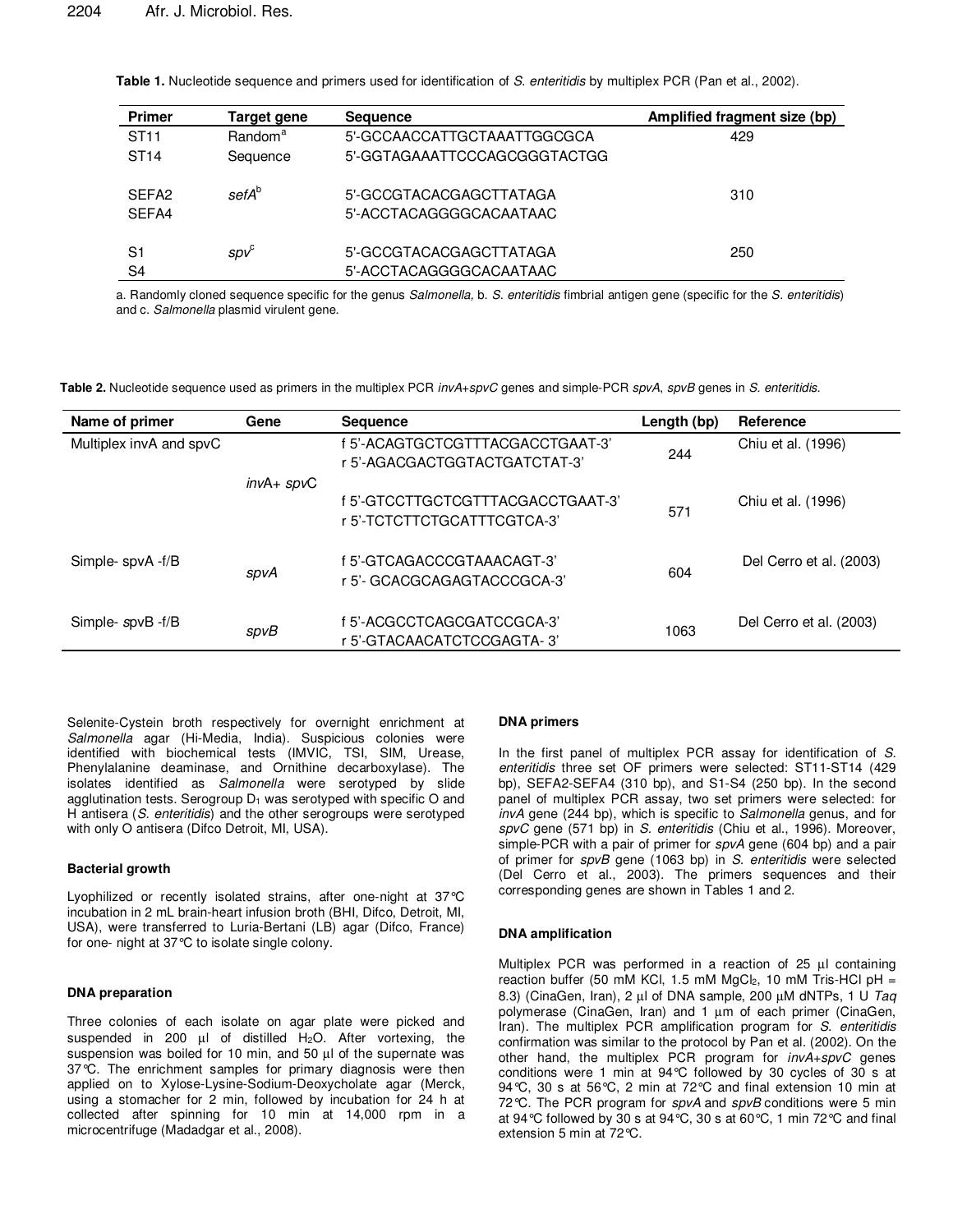| <b>Total</b><br>(serogroup) | Salmonella spp. with<br>one bond: ST11-ST14<br>(429 bp) | Salmonella spp. with two<br>bonds: ST11-ST14(429 bp),<br>S1-S4 (250 bp) | Salmonella enteritidis with two<br>bonds: ST11-ST14 (429 bp),<br>SEFA2-SEFA4 (310 bp) | Salmonella enteritidis with three<br>bonds: ST11-ST14 (429bp), SEFA2-<br>SEFA4 (310 bp), S1-S4 (250 bp) | Serogroup                                 |
|-----------------------------|---------------------------------------------------------|-------------------------------------------------------------------------|---------------------------------------------------------------------------------------|---------------------------------------------------------------------------------------------------------|-------------------------------------------|
| 35/68<br>(51.4%)            | -                                                       |                                                                         | $4/68$ (5.9%)                                                                         | 31/68 (45.6%)                                                                                           | $D_1$ ( <i>S. enteritidis</i> )           |
| 19/68<br>(27.9%)            | 18/68 (26.4%)                                           | 1/68 (0.68%)                                                            |                                                                                       |                                                                                                         | $C_1$ and $C_4$ ( <i>Salmonella</i> spp.) |
| 7/68 (10.2%)                | 7/68 (10.2%)                                            |                                                                         |                                                                                       |                                                                                                         | $A_1$ ( <i>Salmonella</i> spp.)           |
| 7/68 (10.2%)                | 7/68 (10.2%)                                            |                                                                         |                                                                                       |                                                                                                         | E (Salmonella spp.)                       |
| 68 (100%)                   | 31/68(45.6%)                                            | 4/68(5.9%)                                                              | 1/68 (0.68%)                                                                          | 32/68 (47%)                                                                                             | Total (Multiplex PCR)                     |

**Table 3.** The results of serotyping evaluation and identification of S. enteritidis by multiplex PCR in poultry samples

The PCR product was electrophoresed in 1.2% agarosis gel (Fermentas) and afterward stained with ethidium bromide and visualized by UV light illumination (Bio- rad, Molecular Imager, Gel Doc<sup>™</sup>, XR Imaging system, USA).

## **RESULTS**

#### **Panel 1**

### **Detection of S. enteritidis by culture and serotyping**

Sixty-eight out of the 1001 poultry samples (6.79%) were culture positive for Salmonella spp. Serotyping evaluation showed that thirty-five out of sixty-eight samples (51.4%) were serogroup D1 (S. enteritidis) with O and H antisera. Moreover, nineteen out of sixty-eight samples (27.9%) were serogroups  $C_1$  and  $C_4$ . Seven out of sixty eight samples (10.2%) were serogroup E. Also, seven out of sixty eight samples (10.2%) were serogroup  $A<sub>1</sub>$ . Finally, no serogroup B was observed in the study (Table 3)

#### **Identification of S. enteritidis by multiplex PCR**

Multiplex PCR assay was applied to confirm

S. enteritidis in sixty-eight poultry samples which were confirmed to be Salmonella positive through culture and serotyping method. Results showed that thirty-one out of sixty-eight samples (45.6%) were positive for S. enteritidis with three bands (ST11- ST14, SEFA2-SEFA4, and S1-S4) amplifying the expected 429 310 and 250 bp fragments respectively. Four out of sixty-eight samples (5.9%) were positive S. enteritidis with two bands (ST11- ST14 and SEFA2-SEFA4). One sample (0.68%) was Salmonella spp. with two bands (ST11-ST14 and S1-S4). Finally, thirty-two out of sixty-eight samples (47%) were Salmonalla spp. with only one band ST11-ST14 (Table 3 and Figure 1).

### **Panel 2**

## **Detection of spvA, spvB and invA+spvC genes in S. enteritidis**

Simple-PCR to detect virulence gene spvA and spvB with one pair primer and multiplex PCR to detect both *invA* and spvC genes in the samples yielded the following results:

### **Poultry isolated S. enteritidis**

The study showed that spvA, and spvB, genes

were present in 88.6% (31/35) of the samples respectively (Figure 2). In 88.6% of the samples (31/35) spvC and invA were present. In the same samples (without spvC) invA genes were present in 11.4% of the samples (4/35), (Table 4 and Figure 3).

### **Human isolated S. enteritidis**

The study showed that spvA, and spvB, genes were present in 90% of the samples (18/20). Similarly, spvC and invA were present in 90% of the samples (18/20). In the same samples (without spvC) invA genes were present in 10% (2/20), (Table 4).

#### **Bovine isolated S. enteritidis**

As Table 2 shows, positive band appears for spvA, spvB and invA + spvC genes in 100% (13/13) of the all isolates (Figure 3).

### **DISCUSSION**

The endemic prevalence of S. enteritidis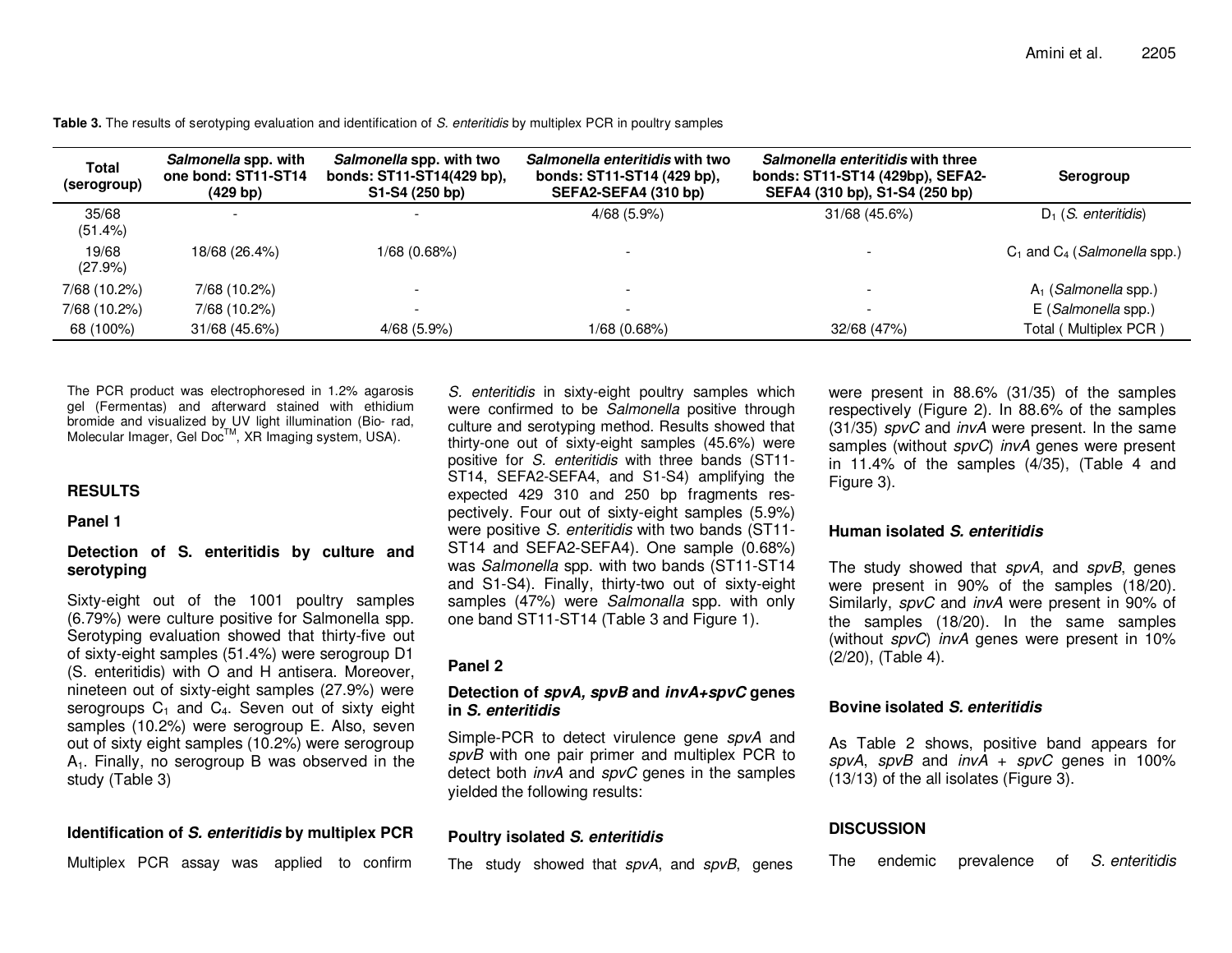

Figure 1. Multiplex PCR with three pairs of primers for detected S. enteritidis isolated (poultry source); M: marker 100 bp; PC: positive control; NC: negative control (E. coli); lane 17: Product without the DNA template; lane 1, 2, 4, 15: Salmonella spp. and other lane for positive S. enteritidis.



Figure 2. Simple- PCR with one pair of primer for spvA gene (604 bp) in S. enteritidis (poultry source) ; M: 100 bp marker; lane PC: positive control; lane NC: negative control (PCR product without the DNA); lanes 5, 6, 8, 10: negative spvA gene; other lanes: positive spvA gene.

Table 4. Distribution of spvA, spvB, invA + spvC genes in S. enteritidis.

| <i>invA+spvC</i>             |                              |                |                |       |               |           |                |
|------------------------------|------------------------------|----------------|----------------|-------|---------------|-----------|----------------|
| $spvC (+)$<br>$invA (+)$ (%) | $spvC$ (-)<br>$invA (+)$ (%) | $spvB (+)$ (%) | $spvA (+)$ (%) | Total | <b>Source</b> | Serogroup | Serotype       |
| 88.6 (31/35)                 | 11.4 (4/35)                  | 88.6 (31/35)   | 88.6 (31/35)   | 35    | Poultry       | $D_1$     | S. enteritidis |
| 90 (18/20)                   | 10 (2/20)                    | 90 (18/20)     | 90(18/20)      | 20    | Human         | D.        | S. enteritidis |
| 100 (13/13)                  | 0(0/13)                      | 100(13/13)     | 100 (13/13)    | 13    | <b>Bovine</b> | D1        | S. enteritidis |

 $(+)$  – positive;  $(-)$  – negative.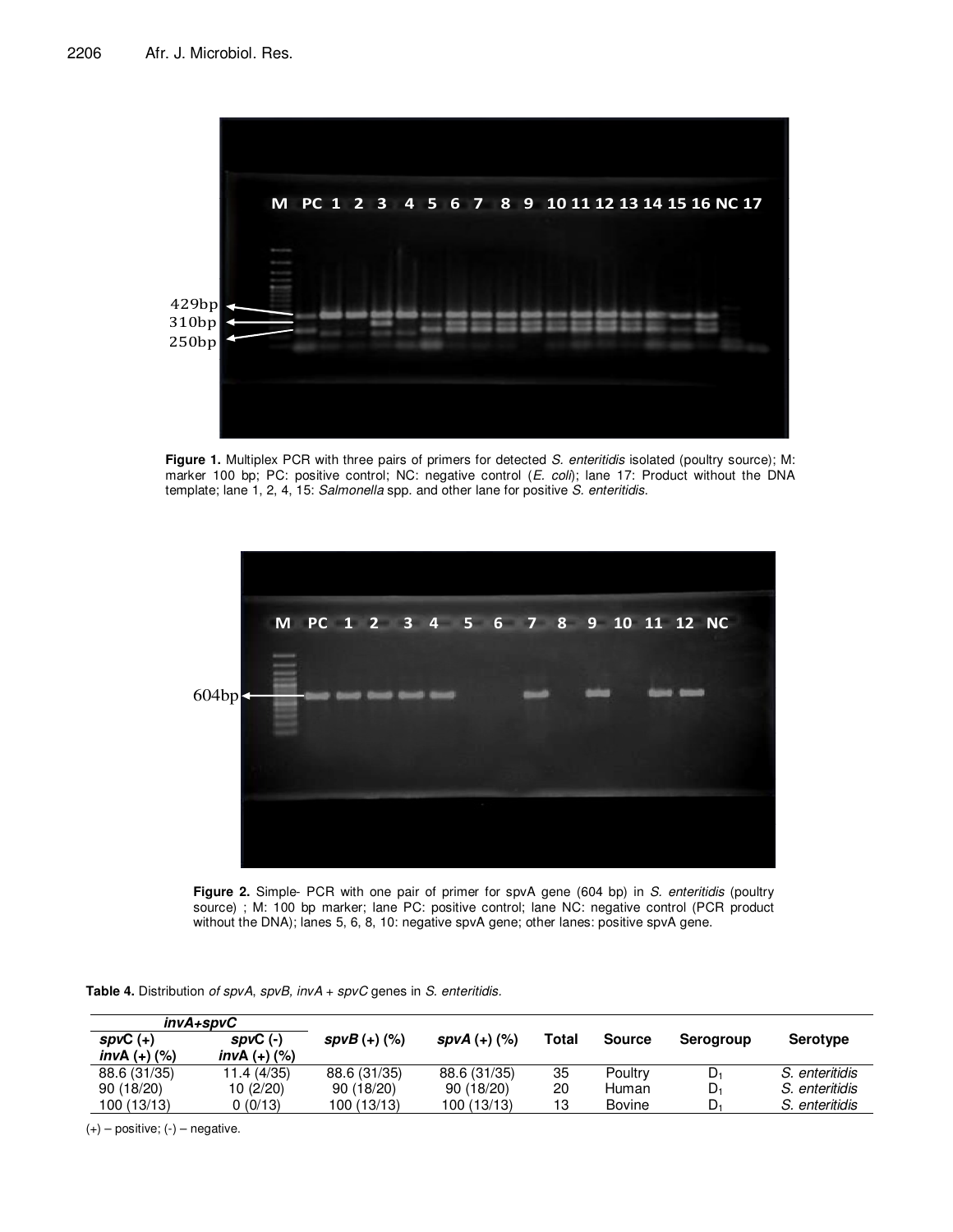

Figure 3. Multiplex PCR with two pairs of primers for *invA* (244bp), spvC (571 bp) virulence genes in S. enteritidis (bovine, and poultry source); lane M: 100 bp marker; lane PC: positive control; lane NC: negative control (Klebsiella pneumoniae); lane 17: PCR product without the DNA template; lanes 15, 16: S. enteritidis (positive invA and negative spvC genes); other lanes: S. enteritidis (positive invA and spvC genes).

in intensive livestock production presents explicit public health risks in addition to food industry losses. Multiplex PCR provides a rapid means to monitor specific microorganisms in a variety of samples. This assay is an epidemiologically useful tool to distinguish serovar enteritidis. In previously reported studies where S1-S4 primers were chosen to detect the spv gene of a virulent plasmid of S. enteritidis through multiplex PCR assay; this gene was not confirmed in all isolates (Woodward et al., 1999). This is also confirmed by the results obtained in the present study (Figure 1).

Wood et al. (1994) found that this gene is only present in 30% of S. enteritidis strains isolated from poultry. The present study yielded different and unexpected results. The spv genes were not detected in 5.9% of isolates of the S. enteritidis as compared with 7.4% of the isolates reported by Pan et al. (2002) and 70% of the isolates reported by Wood et al. (1994). The study suggests that spv gene for S. enteritidis is on the increase in recent years.

Previous studies suggest that selection of S1-S4 primers for the multiplex PCR as marker for the presence of serovar enteritidis is not a suitable candidate as they were not detected in some S. enteritidis serovars (Pan et al., 2002; Wood et al., 1994). In order for the presence of strains of S. enteritidis to be confirmed, a new pair of primers is needed. The set of primer suggested in a number of studies is S. enteritidis fimbrial antigen (SEFA) (Pan et al., 2002). Agron et al. (2001) found sef gene in other Salmonella serovars non-enteritidis. Consequently, they suggested that sef gene is not specific for detection of Salmonella serovar enteritidis and proposed a novel S. enterica serovar enteritidis locus that serves as a marker for DNA-based identification of S. enteritidis. While these researchers suggest that Salmonella difference fragment (Sdf I - 333 bp) primer is a highly specific marker for Salmonella serovar enteritidis and yield's clear results in laboratory testing, this fragment (Sdf I) cannot detect clearly infectious S. enteritidis isolates (Agron et al., 2001). On the other hand, results obtained from other researchers suggest that sef gene is a robust marker for detection of Salmonella serovar enteritidis (Soumet et al., 1999; Pan et al., 2002; Malkawi et al., 2004). This gene was detected in all of the isolated S. enteritidis in the present study (Figure 1).

Invasion gene operon, invA was detected in all Salmonella spp. isolates in our study. This gene is essential for full virulence in Salmonella and is thought to trigger the internalization required for invasion of deeper tissue (khan et al., 1999). There are studies reporting the detection of this gene in all Salmonella spp. isolates (Zahreai et al., 2006; Nashwa et al., 2009; Trafny et al., 2006; Jamshidi et al., 2008). Oliveira et al. (2003) reported that PCR assay using the invA primers specific for Salmonella spp. considerably decreases the number of false-negative results which commonly occur in diagnostic laboratories. Amplification of *invA* is now recognized as an international standard procedure for detection of Salmonella genus (Malorny et al., 2003). This increases the value of the present research because of virulence properties and clinical importance of *invA* gene. According to the results of this study, PCR method based on *invA* gene is useful for rapid identification of Salmonella serovares.

In a study of poultry samples from among a total of 288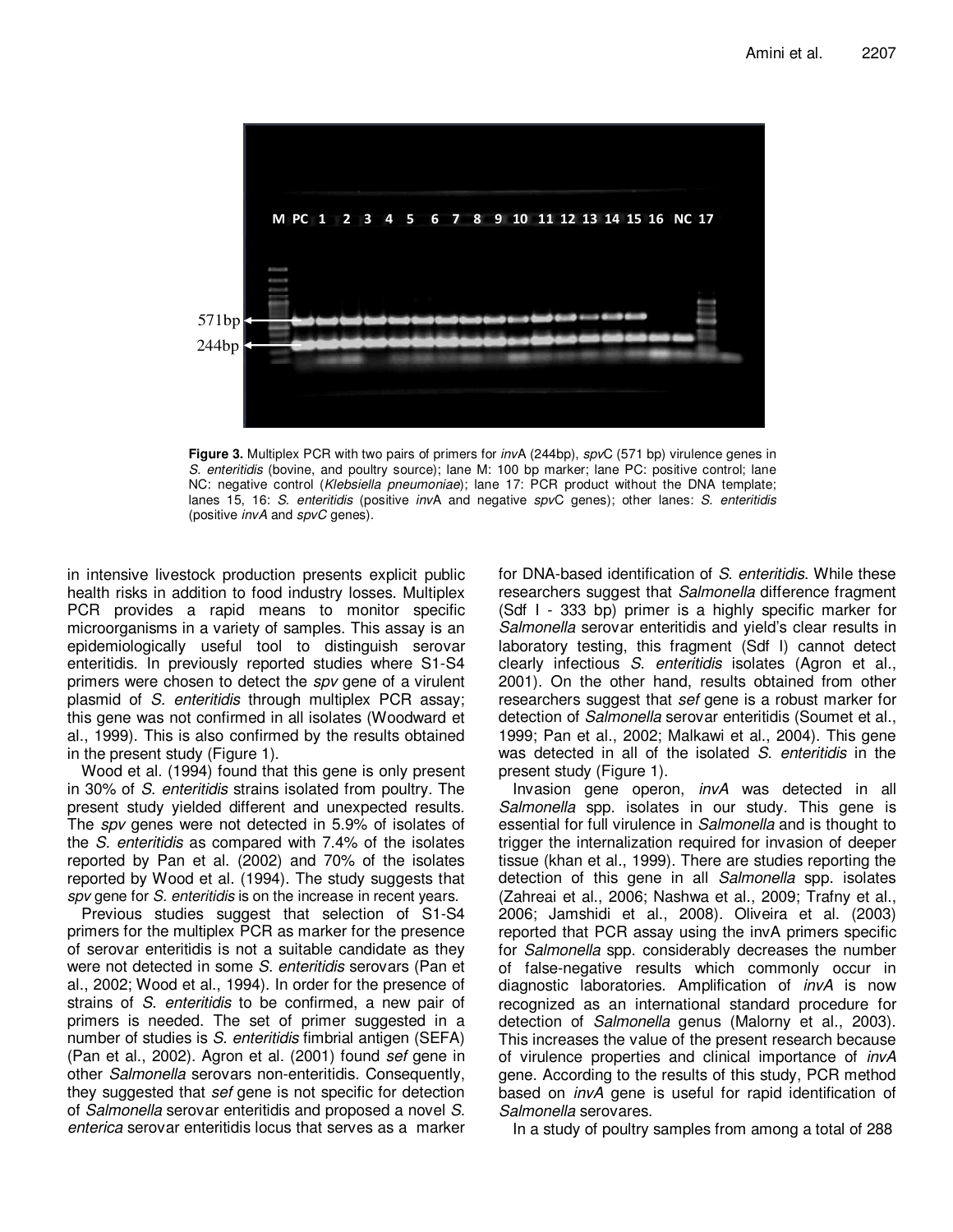samples, 52 samples (18%) were positive for Salmonella spp. by culture method (Cortez et al., 2006). From these, 5.6 and 2.4% were positive for S. enteritidis and S. typhimurium, respectively by multiplex PCR assay. Another study shows that from among a total of 93 samples collected from poultry carcass, 19/93 (20%) were detected as S. enteritidis (Malkawi et al., 2004). Yet in another study in U.S.A, prevalence of Salmonella in poultry was reported as 25 to 29% (Harrison et al., 2001). Agron et al. (2001) using three pair primers Sdf I, Sdf II, and Sdf III by S.S.H (suppression subtractive hybridization), which is a PCR-based technique, identified 81 S. enterica isolates with various serovars. They detected and amplified Sdf II and Sdf III in a few S. enterica serovars. They could detect and amplify Sdf I in only one pathogenic Salmonella serovar enteritidi (Agron et al., 2001). In a 1996 report from Italy, the prevalence of food-borne Salmonella was reported 81% from which, 50 samples were S. enteritidis and only 3 samples were S. typhimurium (Scuderi et al., 1996).

According to the results of the present study, 6.8% of the samples were Salmonella serovars. This may suggest a drop in the incidence of Salmonella as compared with the previous years. There is also the possibility of cross-contamination of products, differences in sample origin, detection methods, sampling procedure, and level of processing in the previous studies (Brayan and Doyle., 1995).

From among 68 poultry source Salmonella spp. isolates, no S. typhimurium serovar was detected after serotyping and multiplex PCR. This is similar to a study by Soltan et al. (2010) who did not detect S. typhimurium in 22 Salmonella spp. isolates taken out of 1950 fecal samples from diarrheic children in Tehran, Iran. This does not suggest that S. typhimurium is an insignificant pathogen. The pathogen is in fact detected in a number of epidemics worldwide. In Iran, Yousefi Mashoof et al. (2005) detected S. typhimurium in 20% of 100 Salmonella spp. isolates from human source. The detected S. typhimurium from poultry source by Jafari et al. (2005) was 8.5% in Ahwaz, Iran. In their studies in Iran, Zahraei et al. (2006) detected this pathogen in 66% of a total of 33 Salmonella spp. detected from 400 bovine fecal samples. Soltan et al. (2008) detected 9.1% S. typhimurum in 195 raw beef samples in Tehran. Namimatso et al. (2005) in a report about the prevalence of S. typhimurium from porcine source in Japan detected this pathogen in 35.8% of a total of 106 porcine isolates. Hughs et al. (2007) detected this pathogen in 90.6% of 32 S. enterica isolates from wild birds in northern England.

Operon spvR, spvA, spvB, spvC, spvD (7.8 kb) in virulence plasmid (S. enteritidis, 60 kb) which are present in a few serovars of subspecies of S. enterica are responsible for the systemic infection and multidrugresistance in both human and animals (Boyed et al., 1998; Rotger et al., 1999; Chiu et al., 2006; Gebreyes et al., 2009). They are also responsible for the induction of

intracellular bacterial proliferation and apoptosis of infected macrophages (Kurita et al., 2003; Heithoff et al., 2008). The carriage of spv gene may increase the propensity of Salmonella straines to be of major clinical relevance (Gebreyes et al., 2009). Heithof et al. (2008) showed that Salmonella serovar typhimurium isolates driven from human gastroenteritis patients often lose the spy gene and, accordingly, lack the capacity to cause systemic disease in mice. In the present study, presence of spvA, spvB, and spvC genes in S. enteritidis from human source was 90%. SpvA, spvB, and spvC genes were present in 100% of the bovine source isolates. In the case of S. enteritidis in poultry source, presence of spvA, spvB, and spvC was 88.6%. Regarding the presence of virulent plasmid genes in S. enteritidis, another study has reported lack of spvC gene in 8/110 (7.2%) of the samples from human, pig, and poultry sources (Castilla et al., 2006). Chiu et al. (1996) analyzing 38 isolates from Salmonella serovars with two primers *invA and spvC* reported the presence of *invA* in all strains 100% (38/38). The same study reports that in only 21 strains 21/38 (55.26%) there were spvC together with *invA*. A study reported in 2000 has shown that from among a total of 17 isolates of S. enteritidis and S. typhimurium, all samples possess invA and spvC together (Jenikova et al., 2000). Ling et al. (2009) analyzed 152 isolates of S. enteritidis from human feces in which only 4 isolates (8%) lacked spvC and possessed invA. Del Cerro et al. (2003) reported that of 56 S. enteritidis samples from human feces only 2 isolate lacked spvA, spvB, and spvC. This last study is also in line with the present study. Finally, the only report in Iran about detection of spvR gene has confirmed that the gene was present in 100% (16/16) of the Salmonella serovars samples (Nikhbakht et al., 2004). The present study shows a remarkably high distribution for spvA, spvB, and spvC in poultry, human, and bovine sources (88 to 100%).

There are some discrepancies about distribution of virulence plasmid of various Salmonella spp. serovars between samples from human and animal origins. In some studies results show a higher distribution for the virulence plasmid from animal-origin isolates than that of human-origin (Del Cerro et al., 2003). The findings of the present study show a higher distribution of spvA, spvB, and spvC genes in bovine sources and lower distribution in poultry sources compared with human-origin sources. Drastic genetic variations in Salmonella could be derived from transfer of this organism between human-origin and animal-origin strains (Chiu et al., 2006). Whether this can transfer virulence plasmid from animal-origin strains to human-origin strains or vice versa remains to be investigated. Strains of Salmonella bacterium (Particularly typhimurium and enteritidis serovars) which carry virulence plasmid can cause systemic disease, while plasmidless strains can cause local or asymptomatic disease (Heitoff et al., 2008).

The findings of this study indicates that currently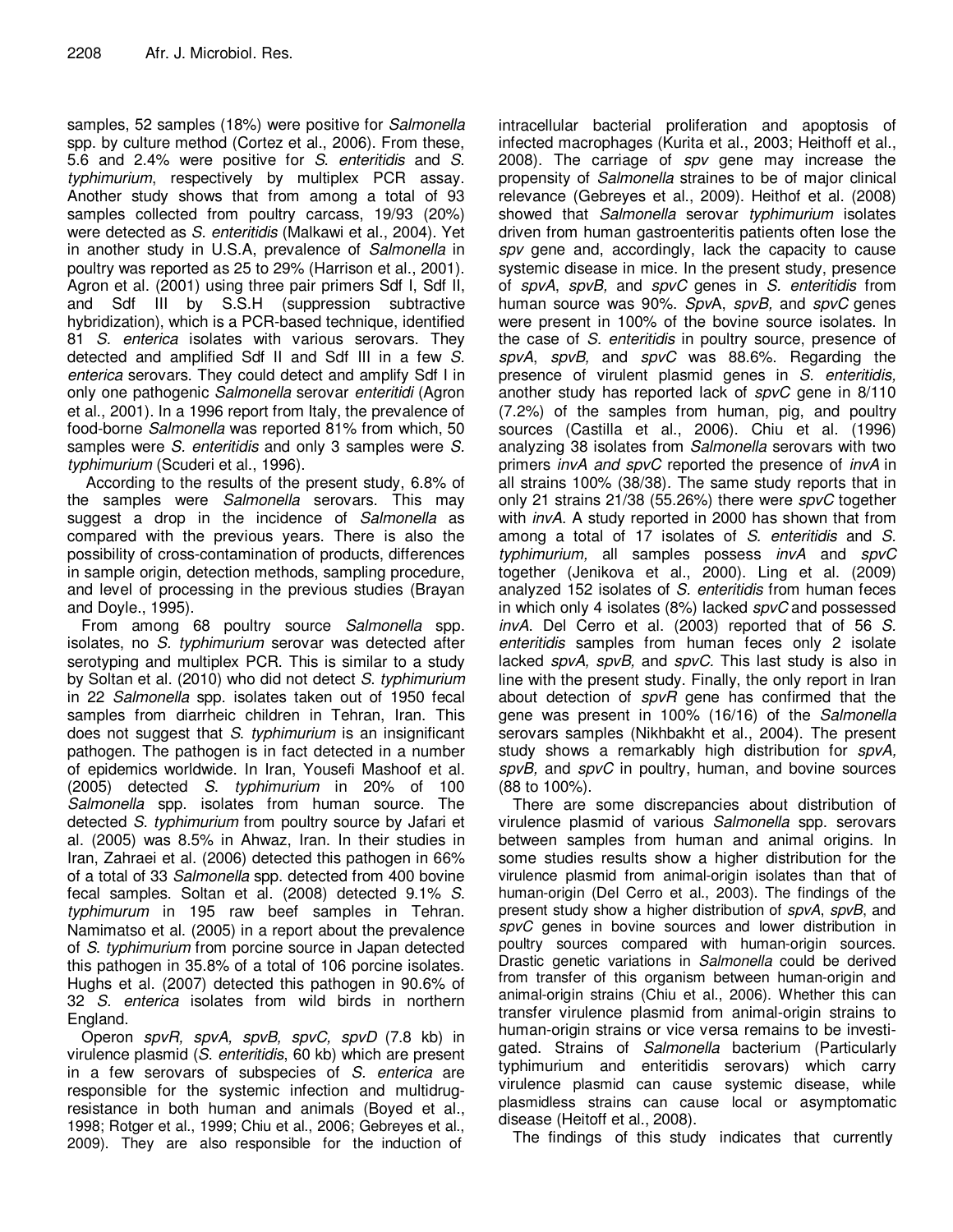prevalence of S. enteritidis in Iran is more than that of S. typhimurium while the trend was opposite in the earlier studies (Zahraei et al., 2008; Yoosefi Mashoof et al., 2005). This study also shows that poultry carcasses have potential for salmonellosis. Food hygiene necessitates more control on Salmonella as this contributes to safe food production and can help improve public health . This is why a more reliable and rapid method for the detection of Salmonella is needed in epidemiological studies and monitoring of S. enteritidis in Iran. This study confirms that compared with bacteriological culture method, multiplex PCR is remarkably faster saving precious time to control S. enteritidis which is the predominant serotype in Iran. Multiplex PCR provides us with reliable, rapid, specific, and reproducible results about the status of the sample and detection of certain microorganisms in largescale epidemiological studies involving several laboratories (Ebner et al., 2001; Chiu et al., 2006).

Multiplex PCR assay carried out in this study suggest that set primers ST11-ST14 and invA are specific for detection of Salmonella spp. Also set primers SEFA2- SEFA4 are specific for detection of S. enteritidis serovar. However, the study shows that presence of spv gene (with set primers S1-S4) is not specific for detection of S. enteritidis as it is seen in other Salmonella non-enteritidis serovars. This is contrary to an earlier report by Pan et al. (2002) who considered presence of set primers S1-S4 specific for detection of S. enteritidis.

In conclusion, epidemiological survey, identification of S. enteritidis, and screening of spv gene through PCRbased procedures can have major benefit in public health specifically for rapid diagnosis, etiology, epidemiological investigations, ideal vaccine, development of treatment, and prophylactic strategies for sallmonelosis in Iran. This is the first study on the distribution of genotypes of spvA, spvB, invA+spvC genes in isolates from poultry, human and bovine sources in the country.

## **ACKNOWLEDGEMENTS**

This work was supported by a grant from Faculty of Specialized Veterinary Science, Islamic Azad University, Science and Research Branch, Tehran, Iran. The authors wish to thank Professor I. Sohrabi Haqdoost, Mr. M. Abedi, Mr. A. Mokhtary, and Mr. A. H. Jangjou. Special thanks are given to Mr. Mohammad Reza Masrour for his considerable support during the preparation of the final of draft of the paper.

#### **REFERENCES**

- Aabo S, Rasmussen F, Rossen, Sorensen LPD, Olsen, JE (1993). Salmonella Identification by the polymerase chain reaction. Molecular and Cellular Probs., 7: 171-178.
- Aabo S, Brown D J, Olsen E J (2000). Virulence characterization of a strain of Salmonella enterica subspecies houten with chromosomal integrated Salmonella plasmid virulence (spv) genes. Res. Microbiol.,

151: 183-189.

- Agron GP, Walker RL, Kind H, Sawyer SJ, Hayes DC, Wollard J, Andersen GL (2001). Identification by subtractive hybridization of sequences specific for Salmonella serovar Enteritidis. Appl. Environ. Microbiol., 67(11): 4984-4991.
- Amavisit P, Browing GF, Lightfood D, Anderson CS (2001). Rapid PCR detection of Salmonella in horse faecal samples. Vet. Microbiol., 79: 63-74.
- Asten AJ, Dijk JE (2005). Distribution of "Classic" virulence factors Salmonella serovars. fems Immunol. Med. Microbiol., 44: 251- 259.
- Boyed EF, Hartl DL (1998). Salmonella virulence plasmid Modular Acquisition of the spv virulence Region by an F-Plasmid in Salmonella enterica subspecies I and Insertion into the chromosome of subspecies II, III a, IV and VII Isolate. Gen. Soc. Am., 149: 1183- 1190.
- Bozorgmehri (1992). An introduction of contamination rate of Salmonella Enteritidis in broiler chicken from of Tehran. Int. J. Fac. Vet. Med. Univ. Tehran, 47(1): 70-76.
- Brayan FL, Doyle MP (1995). Health risk and consequences of Salmonella and Campylobacter Jeujeni in raw poultry J. Food Protect., 58: 326-344.
- Castilla KS, Ferreira CSA, Moreno AM, Nunes IA, Ferreira AJP (2006). Distribution of virulence genes sefC, pefA and spvC in Salmonella Enteritidis phage type 4 strines isolated in Brazil. Br. J. Microbiol., 37(2): 1-7.
- Chiu CH, Ou JT (1996). Rapid identification of Salmonella serovars in faeces by specific detection of virulence genes invA, and spvC, by an enrichment broth culture-Multiplex PCR combination assay. J. Clin. Microbiol., 96: 2619-2622.
- Chiu CH, Su LH, Chu CH, Wang MH, Yeh CM, Weill FX, Chu C (2006). Detection of Multidrug-Resistant Salmonella enterica serovar Typhimurium phage types DT102, DT 104 and U302 by Multiplex PCR. J. Clin. Microbiol., 10: 2354-235.
- Chu C, Hong SF, Tsai C, Lin WS, Liu TP, Ou J (1999). Comparative physical and genetic maps of the virulence plasmids of Salmonella enterica serovar Typhimurium, Enteritidis, Choleraesuis and Dublin. Infect. Immun., 99: 2611- 2614.
- Chu C, Chiu CH (2006). Evolutions of the Virulence Plasmid of nontyphoid Salmonella and its association with antimicrobial resistance. Microb. Infect., 8: 1931-1935.
- Cortez AL, Carvalho AC, Ikuno AA, Burger KP, Idal-Marthins AM (2006). Identification of Salmonella serovars Isolate from chicken abattoirs by Multiplex PCR. Res. Vet. Sci., 81: 340-344.
- Del Cerro A, Soto SM, Mendoza MC (2003). Virulence and antimicrobial-resistance gene Profiles determined by PCR-Based Procedures for Salmonella isolated from samples of animal origin. Food Microbiol., 20: 431-436.
- Ebner PD, Mathew AG (2001). Three molecular methods to identify Salmonella enterica serotype Typhimurium DT104: PCR fingerprinting multiplex PCR and rapid PFGE .FEMS Microbiol. Lett., 205: 25-29.
- Echeita MA, Herrera S, Garaizar J, Usera MA (2002). Multiplex PCRbased detection an identification of the most common Salmonella second-Phase flagellar antigen. Res. Microbiol., 153: 107-113.
- Fardsanaei F, Soltan Dallal M, Eeshraqi SS, Zahraei T, Ranjbar R, Akbari A, Abdosamadi Z, Amin Harati F, Nikmanesh FB (2010). Study of Salmonella Eneritidis prevalence in patient referred to TUMS hospitals.10<sup>TH</sup> Iranian congers of Microbiology, 42: 37-38.
- Feder I, Nietfeld JC, Gallan J, Yeary T, Sargeant JM, Oberst R, Tamplin ML, Luchansky JB (2001). Comparison of cultivation and PCR hybridization for detection of Salmonella in porcine faecal and water sample. J. Clin. Microbiol., 39: 2477-2484.
- Gebreyes WA, Thakur S, Dorr P, Tadesse DA, Post K, Wolf L (2009). Occurrence of spvA virulence Gene and clinical significance for Multidrug-Resistant Salmonella strains. J. Clin. Microbiol., 10: 777- 780.
- Guiney D, Fang F, Krause, Libby S (1994). Plasmid mediated virulence genes in non-typhoid Salmonella serovares. FEEMS Microbiol. Lett., 124: 1-9.
- Harrison AW, Griffith CJ, Tennant D, Peters AC (2001). Incidence of Campylobacter and Salmonella isolated from retail chicken and associated packing in south wale's. Lett. Appl. Microbiol.,